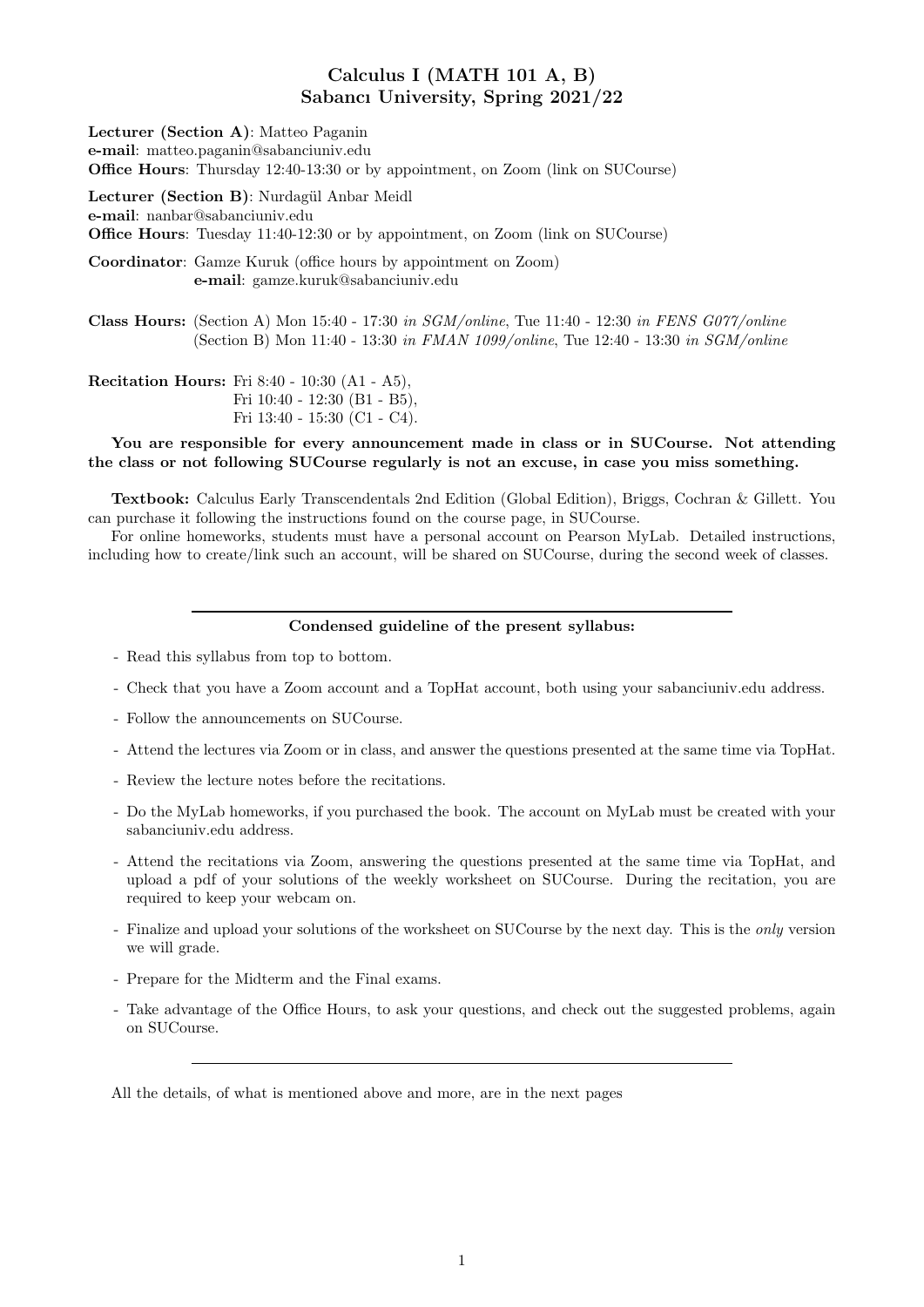Aim of the Course: We hope to gain an understanding of:

- Functions and graphs,
- Limits and the derivative, differentiation rules,
- Applications of derivatives such as graph sketching, optimization, relative rates,
- The area problem and the definite integral,
- Computing definite or indefinite integrals,
- Applications of single-variable integrals as time allows.

For the entire course, we will work on single-variable functions. You will find a tentative breakdown of material at the end of the syllabus.

Learning Outcomes: On completion of this course the student should be able to:

- 1. Understand and use basic properties of elementary functions
- 2. Understand the idea of limit analytically/graphically, and evaluate limits
- 3. Understand the definition of derivative and its geometric meaning
- 4. Compute derivatives using standard differentiation techniques
- 5. Apply the notion of derivative graphing and optimization problems
- 6. Understand the definition of definite integral and its geometric meaning
- 7. Compute integrals using standard integration techniques
- 8. Understand the idea of integration over unbounded intervals and compute them.

Lectures and Recitations: Lectures are given in class and broadcasted online via Zoom. Recitations are given online, via Zoom. Attendance is checked (see below in Participation) using the log files of Zoom (for the recitations) and TopHat. You are required to register a Zoom account using the sabanciuniv.edu mail address provided by the university. Log data related to other mail addresses will be ignored with no warning.

Each recitation will consist of the following activities

Discussion: Assistants will discuss solutions of various exercises, involving students with TopHat questions.

Problem solving: Students are given a worksheet to work on, alone or in groups, with the support of the Assistants.

Quiz: Students are given few questions, similar to the problems in the worksheets or in the discussion.

Grading: Your grade exclusively depends on the following listed items. The details of each item are in the next page. There will be no other extra-credit opportunities.

| Midterm                                   | 33% |
|-------------------------------------------|-----|
| Final                                     | 33% |
| Lecture Participation                     | 5%  |
| Recitation Participation                  | 5%  |
| Recitation Quizzes                        | 10% |
| Weekly Worksheets                         | 14% |
| Online homeworks (requires MyLab account) | 5%  |

## IMPORTANT:

Every document submitted needs to be hand-written on paper, to be converted to pdf, and to include name, surname, student ID number, and signature in the top left corner of the first page.

Any page missing any of these information will be ignored.

Submissions by mail are never considered, SUCourse is the only means accepted.

NA Policy: Students missing both the midterm and the final, without a valid excuse, will receive NA if they also miss the make-up.

In general, if you will have serious issues preventing you from regularly following the course, you are required to contact the course coordinator Gamze Kuruk. Please see also Class Discipline below.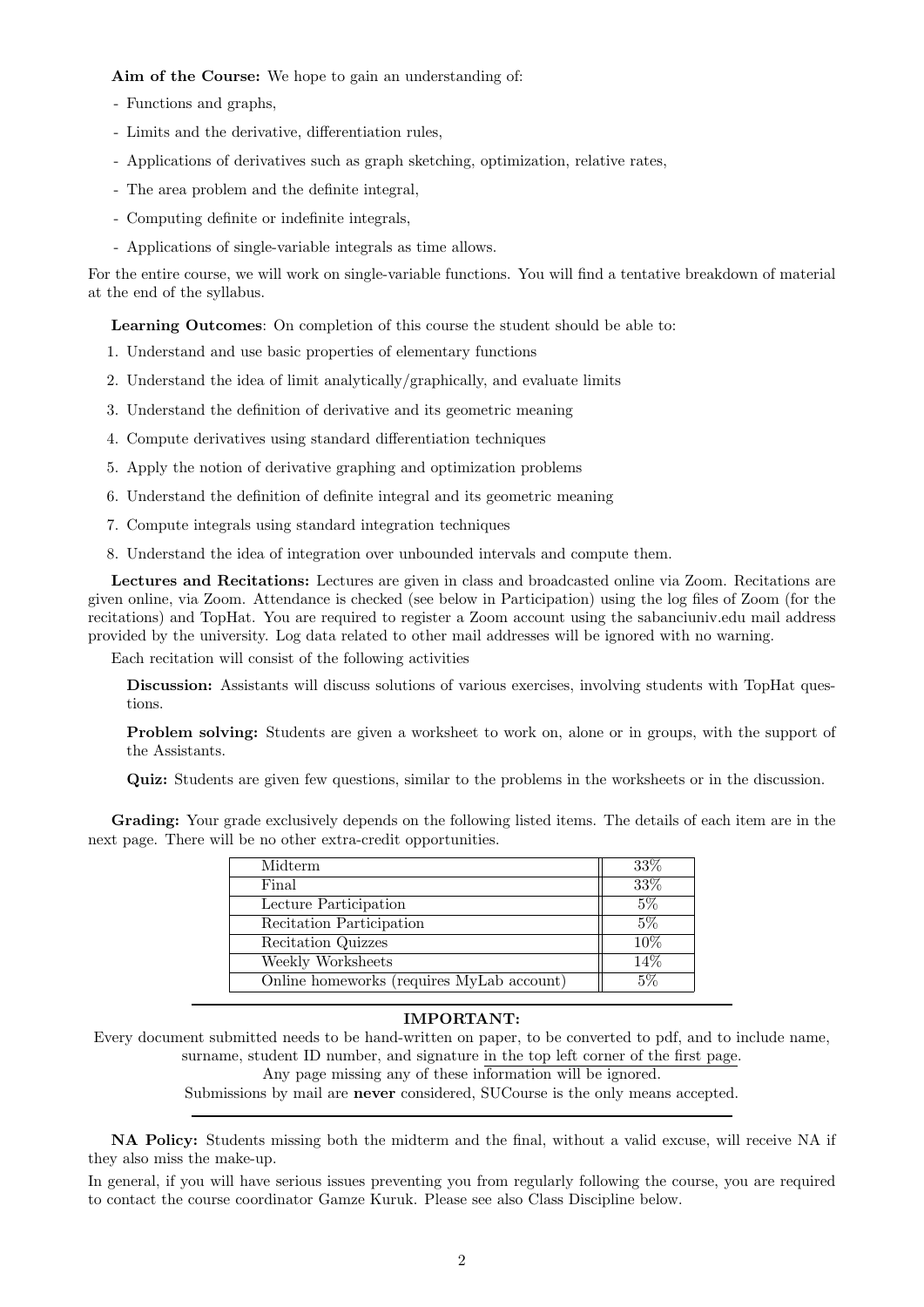Midterm and Final: These are tests performed in person on campus. The midterm will be on the below listed date and time. More detailed information will be available in the due course. The university will later announce the final exam date. The final may be given on any day between  $11/6/2022$  and  $23/6/2022$ . Student Resources schedules it, so do not plan to leave Istanbul before  $23/6/2022$  (see also the make-up policy below).

During the exams, the use of books, notes, electronic devices (including cell phones, smart watches, calculators, computers etc.), or any other kind of supporting learning material is NOT allowed. A student violating this rule will receive 0 points for that exam.

| Midterm | April 17th - between $9:30$ and $12:00$ |
|---------|-----------------------------------------|
| Final   | Scheduled and announced by SR           |

Participation Grades: Participation is measured both in lectures and in recitations.

In each lecture and recitation, a certain number of pop-up questions will be presented to the students, via TopHat. Students attending their correct Zoom session or class will get 1 participation point if they also answer, correctly or not, at least half of the questions. Only the TopHat answers given by students attending their correct Zoom lecture/recitation will be counted. During recitations, participation cannot be counted if a student has their webcam off.

There will be no make-up for missed questions. At the end of the semester, we will drop the worst 30% scores (separately for Lecture participation and Recitation participation).

Recitation Quizzes: There will be a short quiz, usually at the end of the each recitation. Suggested problems, useful to review and practice outside the recitations, are listed in SUCourse. During the entire duration of each quiz, students are proctored and recorded. More details are announced on SUCourse. There will be no make-up for missed quizzes. At the end of the semester, the worst 3 grades will be dropped.

Weekly Worksheets: In every recitation, students are asked to upload the first draft of their solutions of a worksheet, on SUCourse. We then expect the final version of the solutions to be uploaded by Saturday at 19:00, the day after. The final version will be valid only if the first draft contains some relevant work. Valid final versions are granted 3 points, 1 for each correct solutions of the first three problems of the worksheet. If the worksheet contains more than 3 questions, those are optional. The first draft will never be graded. There will be no make-up for the worksheets. At the end of the semester, the worst 3 grades will be dropped.

Online homework: During the second week of the course, detailed instruction on how to create an account, use your code, and access the MyLab resources, will be shared with you on SUCourse.

The homeworks are posted on each Tuesday evening and are due on Thursday at 23:45.

There will be no make-up for the homeworks. At the end of the semester, we will drop the worst 30% scores.

Exams Make-up Policy: If you miss an exam and wish to make it up, you must contact Gamze Kuruk by mail, and explain your excuse as soon as possible.

If it is a health problem you need to bring a medical report, that must be given or checked by SU Health Center within 3 days of the date of the report. Make-up for the midterm or the final will be at the end of the semester (after the finals period). Only students that had contacted the coordinator with a valid excuse will be informed about the time and place. The make-up exam will contain all topics and is performed in person on campus.

Academic Integrity: All university policies on academic integrity apply to our course, and they will be enforced. (more information on <http://www.sabanciuniv.edu/en/academic-integrity-statement>).

In general, to ensure Academic Integrity, any student might be asked to validate any activity contributing to their grade in an interview via Zoom (recorded, with audio and video). A student failing to explain the submitted work, or refusing/missing the interview, will receive zero from that work.

In particular, no form of cheating is welcome in the exams, quizzes or any assignment, such as copying whole or part of each other's answers, using cheat-sheets etc. The action against such violations could range from getting a zero on the particular assignment to explaining the case in front of the Disciplinary Committee.

Class Discipline: It is our responsibility to provide students with excellent teaching and learning environments. We are therefore asking you to respect both our responsibility to teach and the right of other students to learn. Any action that disturbs your classmates or disrupts the online activities is unacceptable. Repeated violations of the above rules may cause a student to be counted as absent for a lecture or a recitation.

Attention must be taken regarding COVID-19 spread prevention. Students attending classes must comply with the rules listed at <https://mysu.sabanciuniv.edu/en/covid-19-rules>, especially those regarding "OPEN AND CLOSED AREAS". The maximum capacity of the classrooms will always be respected and students are required to correctly wear a mask and sit only in the designated seats at all time. The class will not start, or will be suspended, otherwise.

For the physical attendance, students will be admitted in the auditorium on a "first come first served" basis.